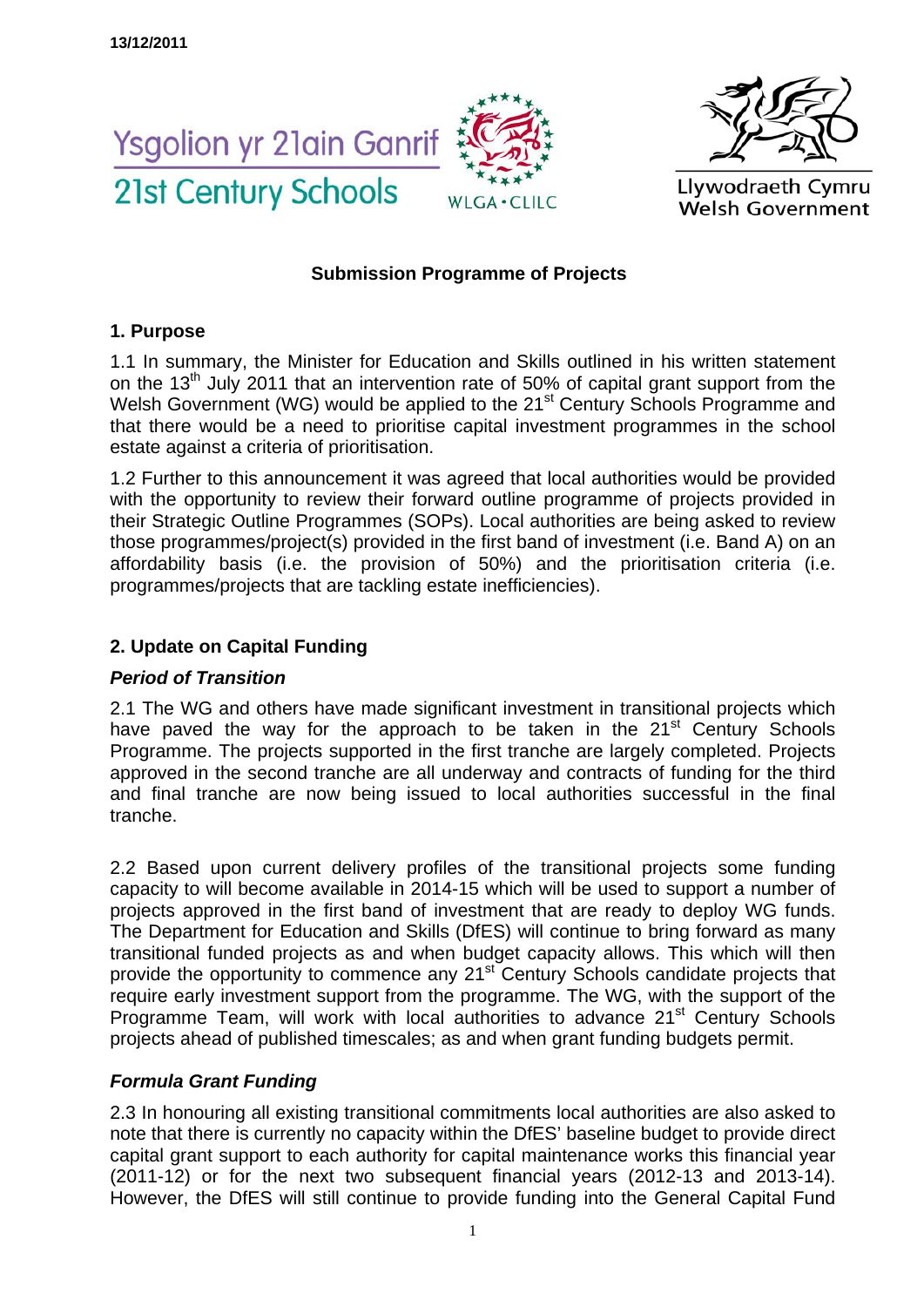(GCF) and will continue to seek to secure any additional funds, to support local authorities' capital maintenance programmes as and when opportunities arise.

### *Single Capital Fund*

2.4 In response to the reduction in capital funding to the WG the DfES has now rationalised all its capital grant schemes and operates a single fund that supports priorities of investment in all the education sectors. The prioritisation of funding from the DfES' capital budget will be determined by the strength of projects and the case made for investment; not by education sectors. Approval of funding for projects from the DfES will be secured through a submission process based on the HM Treasury Five Case model.

### *Increased Targeting of Programme Funding*

2.5 As a programme of investment the  $21<sup>st</sup>$  Century Schools Programme seeks to: maximise the educational facilities in schools, thus promoting high quality teaching and learning, by addressing the inefficiencies of the school estate.

2.6 To better support local authorities in addressing these inefficiencies funding support from the WG will be prioritised and targeted to support remodelling and reconstruction type projects only. This means that refurbishment projects (i.e. partial up-grading of the existing building and facilities) will be excluded from receiving capital support from the programme at this stage.

2.7 The terminology provided below will help authorities to differentiate between the various types of capital investment that can be made to the schools estate:

**1. Remodelling** – extensive upgrading of the existing building and redesign of the accommodation (e.g. curriculum-led upgrades, new facilities and full DDA compliance).

**2. Reconstruction** – e.g. partial/total demolition and rebuilding to modern standards (i.e. 21<sup>st</sup> Century Schools' standard).

**3. Renovation** – maintenance of existing fabric (e.g. windows, curtains, walling, roof coverings etc).

**4. Refurbishment** – partial upgrading of the existing building and facilities (e.g. partial DDA compliance, asbestos removal, maintenance works - painting, floor coverings etc).

The 21st Century Schools Programme supports *1. Remodelling and 2. Reconstruction.*

2.8 This prioritisation will need to be reflected in the submission of the Programme of Projects. By adopting this strategy the risk of a return to a "patch and mend" type programme will be mitigated. It will also enable the programme to promote longer term savings from the reduction in running costs of the estate as by targeting investment this way the programme will primarily support those investment proposals that will reconfigure the school estate (i.e. right school – right place). Further clarification on the terminology can be obtained either from the Programme Director; Melanie Godfrey and/or the Programme Manager: Jason Pritchard.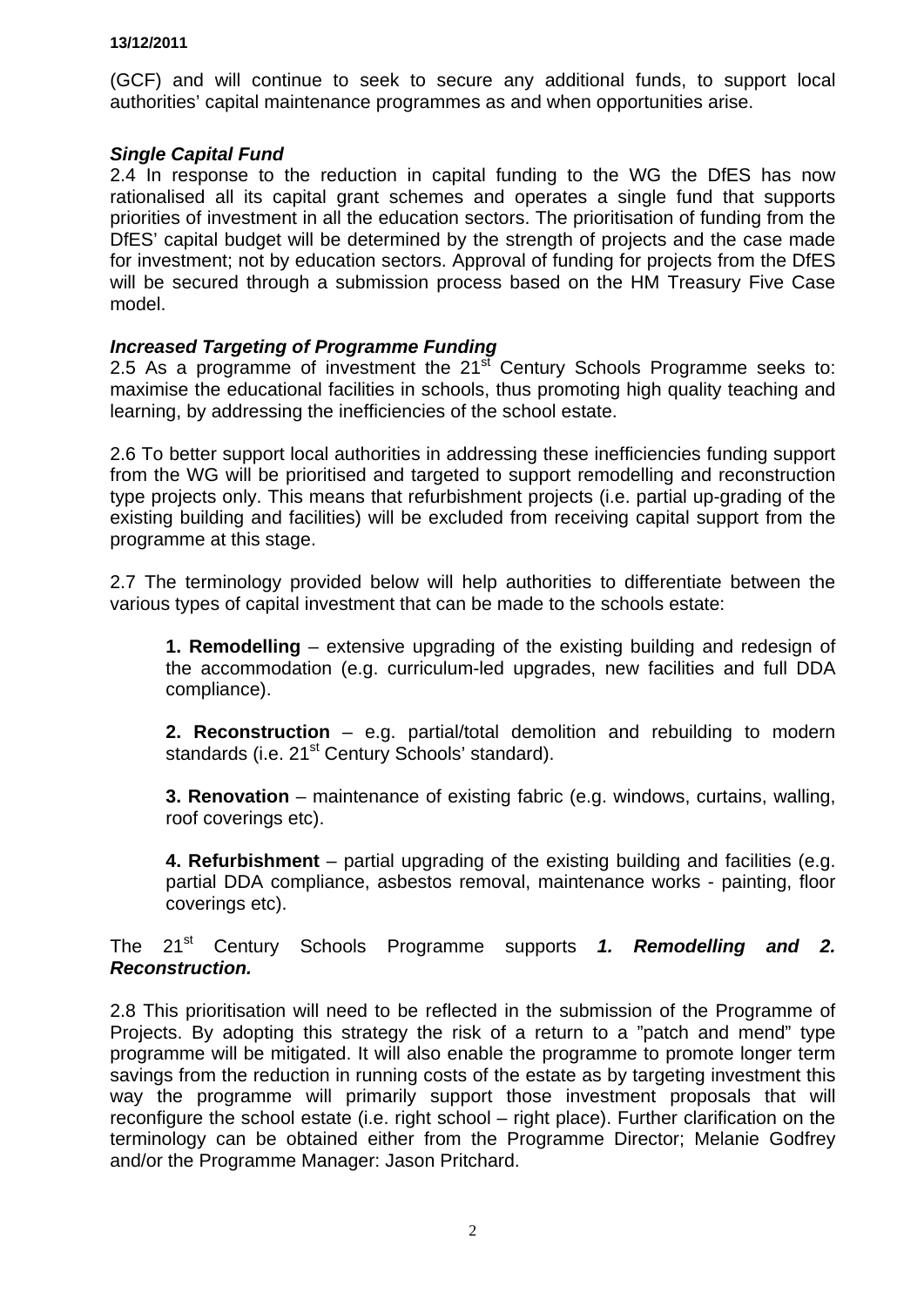### *Programme of Investment and Planning Envelope*

2.9 The production of a long-term programme of investment still remains an aim of the programme. The first stage of planning this long term programme is to determine the running order of authorities' programmes/project(s) in the first band of investment. This first round of sequencing will span 6 financial years. The delivery of those programmes/project(s) identified by local authorities in Band A will be the programme's priority.

2.10 The WG, with the support of the Programme Board intends to maintain a strategic approach to investment in the programme but there is a need to plan forward investments against an estimation of financial resources potentially available. The DfES capital budget in 2013-14 after the allocation for the General Capital Fund (GCF) will be circa £100 million. Therefore, in determining the *running order* of the programme, a *planning envelope* of £600 million (based on the WG intervention rate of 50%) will be applied at this initial stage for Band A projects.

2.11 New bands of investment on a 3 year basis will then be announced over forthcoming financial years. However, approval of sequencing in future bands will need to reflect WG and Local Authority funding expectations.

# **3. The Submission Process**

3.1 As detailed in the initial *21st Century Schools Information Document May 2010* once the prioritisation profile of the programme is established authorities will be required to submit further business cases against HM Treasury's Five Case standard.

3.2 An additional challenge stage will be built into the business case submission process before the Outline Business Case stage. This stage will be used to ensure that authorities have considered all options of delivery coupled with compliance with key polices(e.g.Voluntary Aided sector, environmental/sustainability, all-age transformation). This stage will be implemented following the Ministerial announcement in December on the sequencing of the programme. The Information Document published in May 2010 will be updated and will include further details on this stage. The revised edition will be published in the New Year.

### **4. SOP Feedback and Support Sessions**

4.1 The SOPs have been assessed and allocated an overall score. Feedback sessions will be now provided to each local authority over the forthcoming weeks. At these feedback sessions local authorities will be advised of their score along with the strengths and weaknesses of their SOP against the Strategic Case of their Submission; the 5 High Level Investment Objectives as outlined in the initial *21st Century Schools Information Document May 2010.* Local authorities should still proceed to complete forms prior to these feedback sessions.

4.2 These feedback sessions can also be used by authorities as an opportunity to ask questions and to receive further guidance on completion of the Submission of Programme of Projects. Officials from the WG will be contacting each authority over the next week to organise these sessions.

# **5. Submission of Programme of Projects – Band A**

5.1 Local authorities are not required to review and re-submit their entire SOP. This submission is an opportunity for authorities to revisit the sequencing of their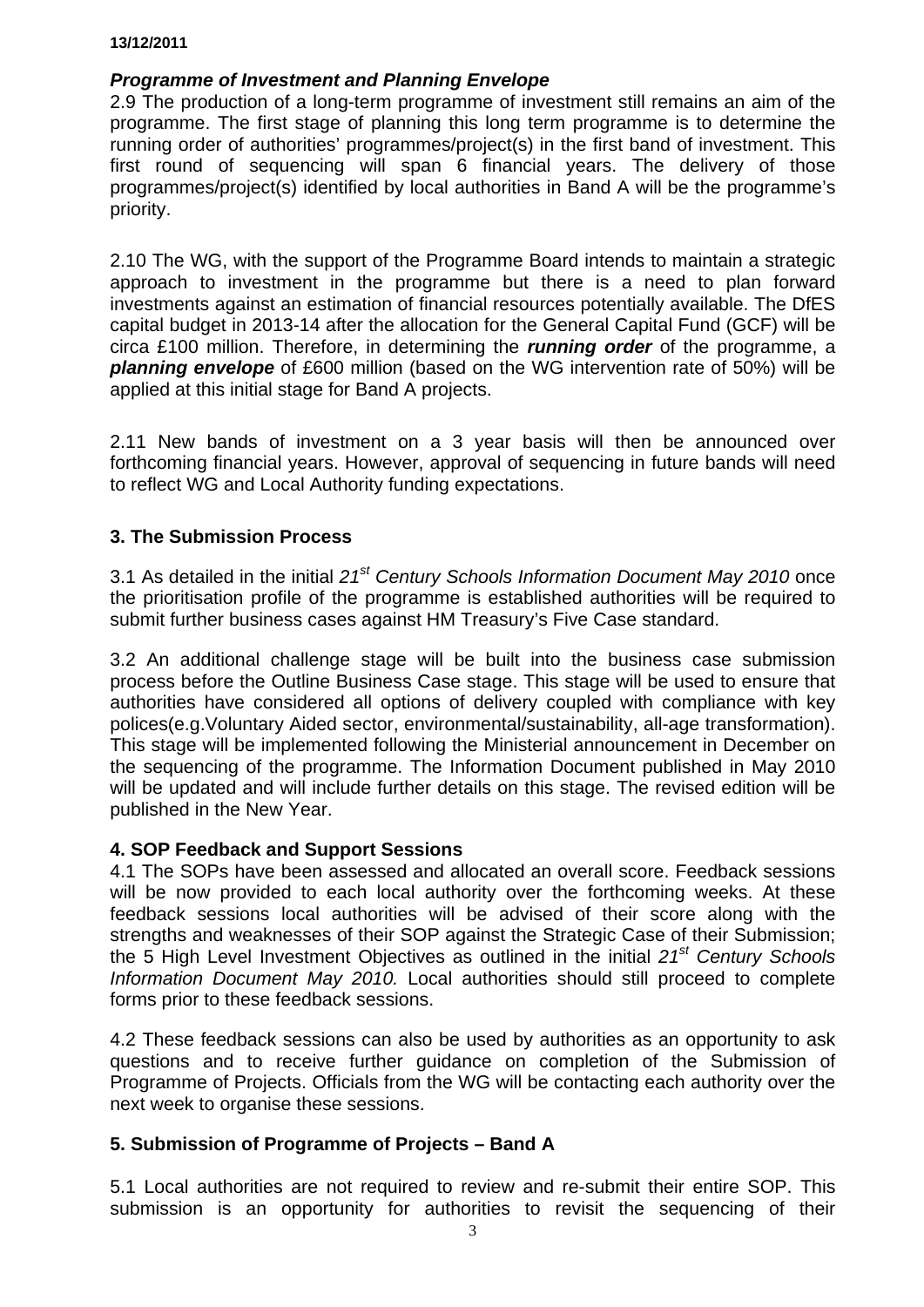programmes/project(s) in Band A against the prioritisation criteria and the application of the 50% grant intervention rate.

5.2 It is envisaged that the Programme of Projects provided in Band A submitted last December will not be substantially altered; particularly the quantum estimated capital need outlined by each local authority. It is only the phasing, and/or re-sequencing of those projects within Band A that is being requested against the prioritisation criteria (as detailed below in Section 7.2) and on an affordability basis.

5.3 However, to enable local authorities to tackle the parts of the school estate that may be regarded as the most inefficient (e.g. a school identified with a condition category D) it is permissible to bring forward project(s) that were allocated in terms of delivery into Bands B, C and D in the initial SOP. However, as detailed above the quantum estimated investment need for each local authority's Band A is not expected to increase significantly. Local authorities will need to satisfy any approval processes that are needed to make these amendments by the submission date (i.e.  $18<sup>th</sup>$  November 2011). At this stage it will not be permissible for any new projects/programmes to be incorporated into Band A that were not identified in any of the four bands of the original SOP submission; although it is appreciated that as the programme moves forward into later bands there maybe a need to alter the overall programme to reflect any further changes in budget and/or WG policy.

# **6. Spatial Allocation**

6.1 The Minister for Education and Skills, with the support of the 21<sup>st</sup> Century School Programme Board, is committed to regional fairness on a pan-Wales basis, in the sequencing of the programmes/project(s) and also in the deployment of capital funds as the programme moves into the implementation phase. As a first stage in determining the sequence of the programme the running order will be decided on an ADEW area basis. The WG, with the support of the Programme Team, therefore reserves the right to re-phase or re-scope elements of local authorities' programmes (i.e. where there is more than 1 project).

# **7. Methodology of Assessment**

7.1 In summary the methodology of assessment is to determine the running order of the programme for the first six years of the programme and will consist of the following:

- the overall score of the strategic case of the SOP; and
- an overall score for projects/programmes that are addressing the most inefficient parts of the schools estate and providing estate efficiencies.

It is recognised that the running order of this first wave may alter over time due to factors such as state of readiness, completion of school reorganisation proposals, realisation of capital receipts etc.

### **The Criteria**

7.2 The assessment process will identify which local authorities' projects in Band A are tackling the greatest resource inefficiencies in terms of:

- the poorest condition of the estate (prioritisation will ultimately reside with the authority although the schools survey data will be applied); and
- surplus capacity the key indicator being surplus places (both as a percentage and as an estimated actual reduction in number of places);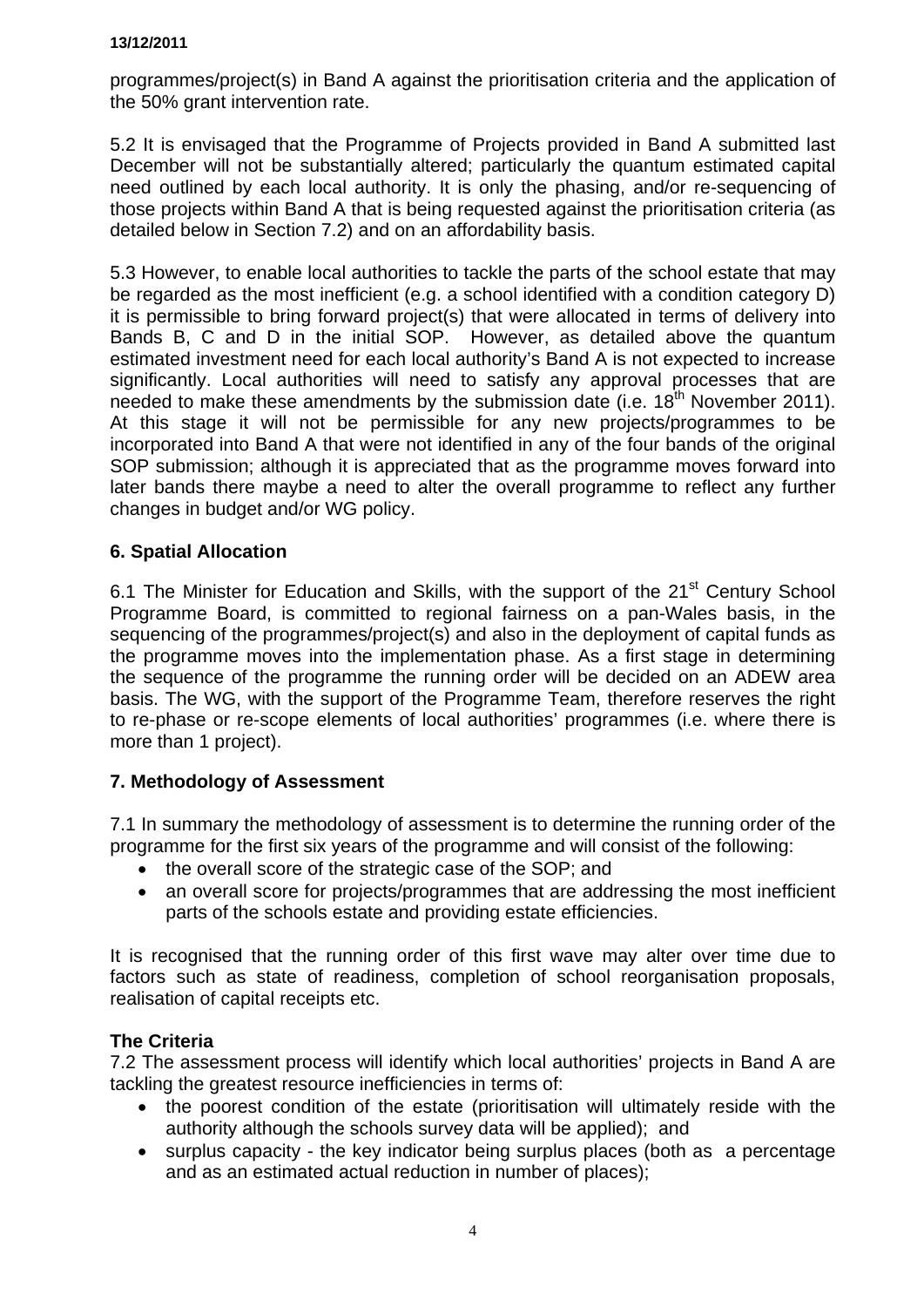Running efficiencies (e.g. reduction in running costs, backlog maintenance etc) will also be included in the assessment exercise.

7.3 Each of these elements will be allocated a specific score with the exception of condition. The assessment of condition will be a threshold pass. In assessing resource inefficiencies local authorities' programmes will be assessed and provided an overall score for the number of surplus places being removed from the system against  $E$  of capital investment required (The accuracy of estimated capital needs depends how sufficiently advanced and worked up the projects are). It is recognised that authorities are at varied stages. A funding model has therefore been developed to ensure that this assessment is done on a consistent basis between authorities. Investment that provides efficiencies will also be assessed and allocated an overall score. Those parts of the submission which form part of the scoring element to determine the sequence of the programme are identified in the guidance note provided below

7.4 Local authorities will be provided an overall score calculated from each of the 3 metrics: overall SOP score, resource inefficiencies and provision of resource efficiencies. Each local authority will then be ranked highest to lowest with the investment need for each programme identified up to a funding envelope limit of £600 million of WG support.

7.5 The Programme Board will quality assure the assessment process and assess the sequencing process to ensure regional fairness is applied.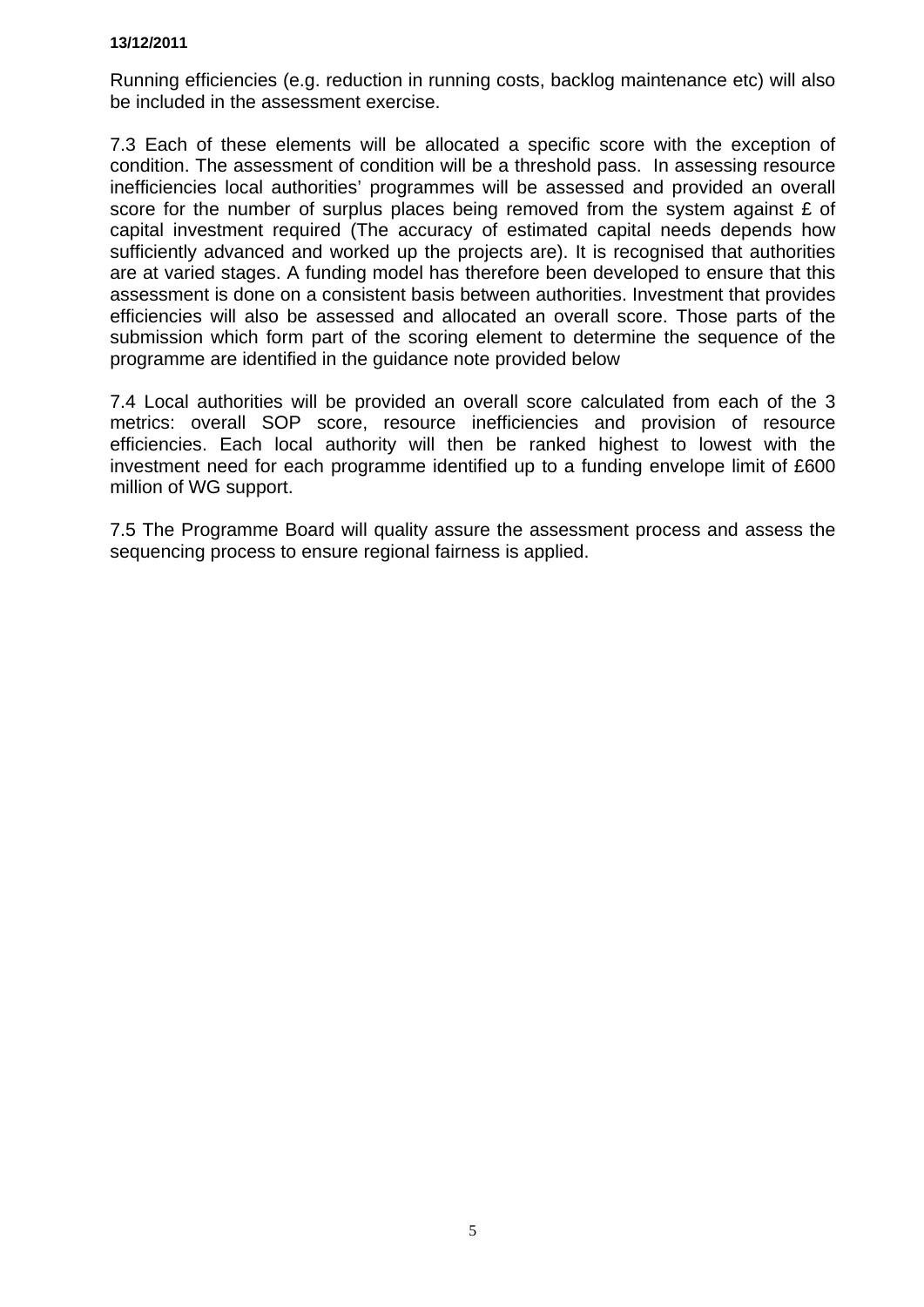# **Guidance Note**

# **Purpose:**

This note is to be used by local authorities as support in the completion of the form *Submission Template - Form Band A.* 

Please note that duplication of information is requested in parts of this forms to facilitate the compiling of the WG assessment forms.

# **Deadline for Submission:**

Local Authorities must submit the form no later than **Noon** Friday, **18th November 2011** electronically to the following email address[:21stcenturyschools@wales.gsi.gov.uk](mailto:21stcenturyschools@wales.gsi.gov.uk)

Prior to submission the completed template must be approved by the Chief Executive. This approval must be supported by an electronic signature.

An acknowledgement of receipt of the submission will be provided on the afternoon of **Friday, 18th November 2011**.

### **Form Band A**

# **Section 1: Strategy & Investment Aims**

This first section *(Box 1)* allows the authority to provide a narrative to explain the extent of any changes to the programme/projects due to prioritisation criteria and application of the 50% intervention rate in Band A. Detail of any de-scoping/omission of elements of the projects should also be provided in this section.

The recommended word limit for this section is 1,000 words.

### **Section 2: Detail of Programme**

This section will be used to understand the content and detail of the projects in Band A. It will also be used to determine regional fairness in the sequencing of the programme; which may result in re-phasing or re-scoping of a number of elements of a local authority's programme.

In this section *(Box 2)* local authorities are required to:

- Provide a breakdown of each project in the proposed programme It is recommended that this is presented in list format in order of priority of projects, together with a brief description of each project and estimated total capital cost;
- Where appropriate identify potential phasing/grouping of projects; and
- Identify any inter-dependencies between each of the projects and links to any post-16 transformational projects.

The recommended word limit for this section is 2,000 words.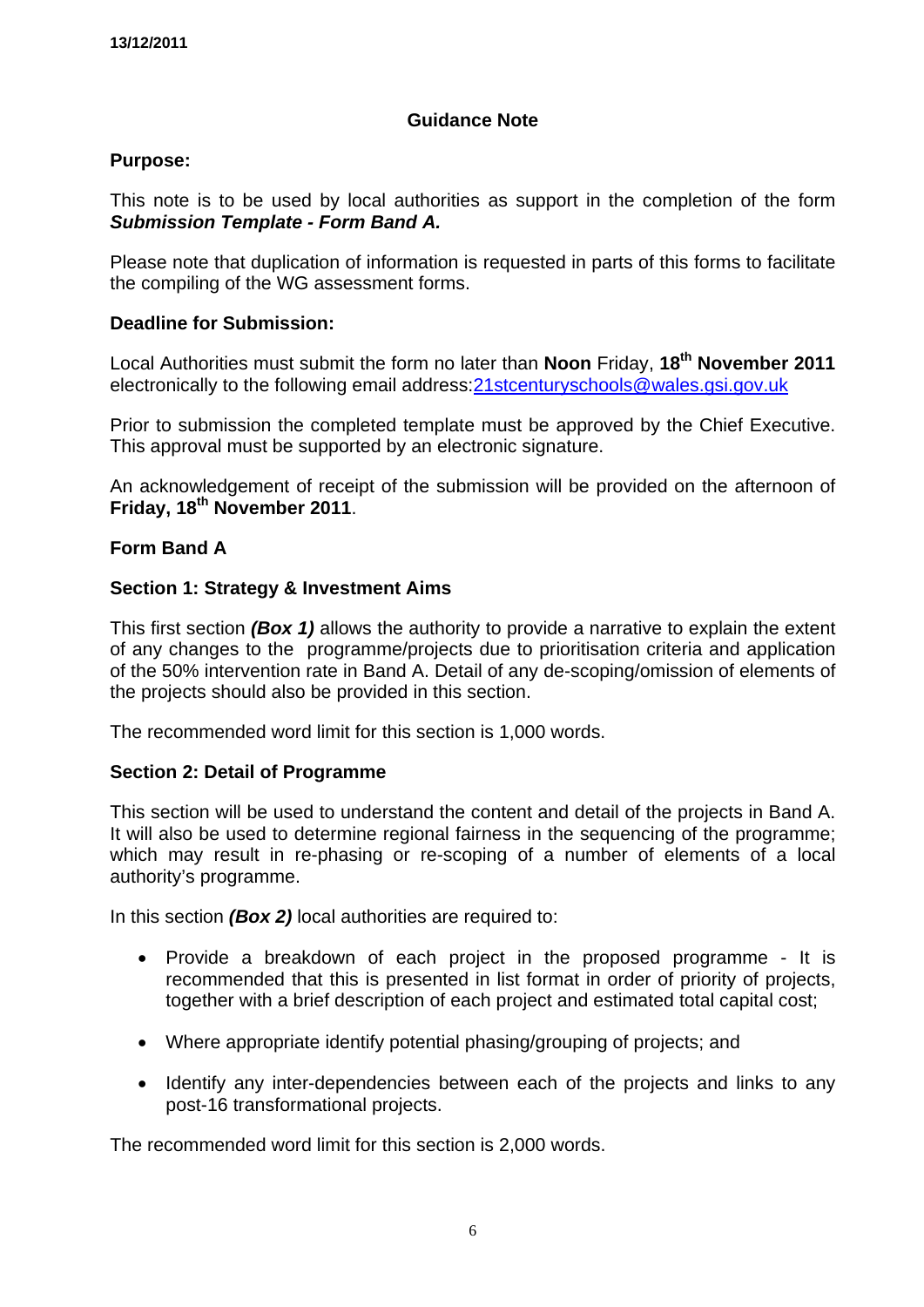# **Section 3 - Resource Inefficiencies**

# *Please Note: This section forms part of the scoring assessment process to determine the running order of the first wave of investment in the programme.*

### **i. Condition**

In this section local authorities are required to:

- Apply the definitions of categories used by the School Estate Survey and complete *Table 1* by detailing the number of schools in each of the condition categories that they are currently in and the expected number of schools in the condition categories if the programme was completed. An example, of how to complete this table is shown in **bold red italics** on the form. As shown in the example there maybe a reduction in the number of schools due to school reorganisation.
- In **Box 3** local authorities are asked to provide a rationale to explain why any Category Condition D buildings have not been included in the first band. The sequencing of the programme will aim to target investment in the most inefficient parts of the school estate. However, it is for authorities to determine their priorities of investment in their schools estate. There may be valid reasons which may result in a local authorities decision not to include a Condition Category D school in the first band. For example, future school reorganisation proposals.

Recommended word limit for this section is 1,000 words.

### **ii. School Capacity**

This section will be used to understand the local authority's overall strategy to address capacity issues in schools, the timeline to achieve this strategy and the impact the Band A programme is likely to have on achieving the strategy. Those authorities who do not have a surplus place issue can demonstrate in this section how they plan to achieve a more efficiently configured school estate through investment in Band A.

In this section authorities are required to:

• If applicable, complete **Box 4** by outlining the authority's strategy to rationalise their schools estate in its entirety (not just for band A); in particular to reduce surplus capacity/surplus places over the next 12 years. In this section authorities should outline the key mechanisms on how they are going to achieve this (including any non-capital interventions) and confirm any targets established by the authority. This section should include details of those proposals/projects that do not require capital investment but are in local authority's programmes. The report of the Independent Task and Finish Group on the Structure of Education Services in Wales recommended a national target at a maximum of 10% surplus places across Wales.

The recommended word limit for this section is 1,000 words.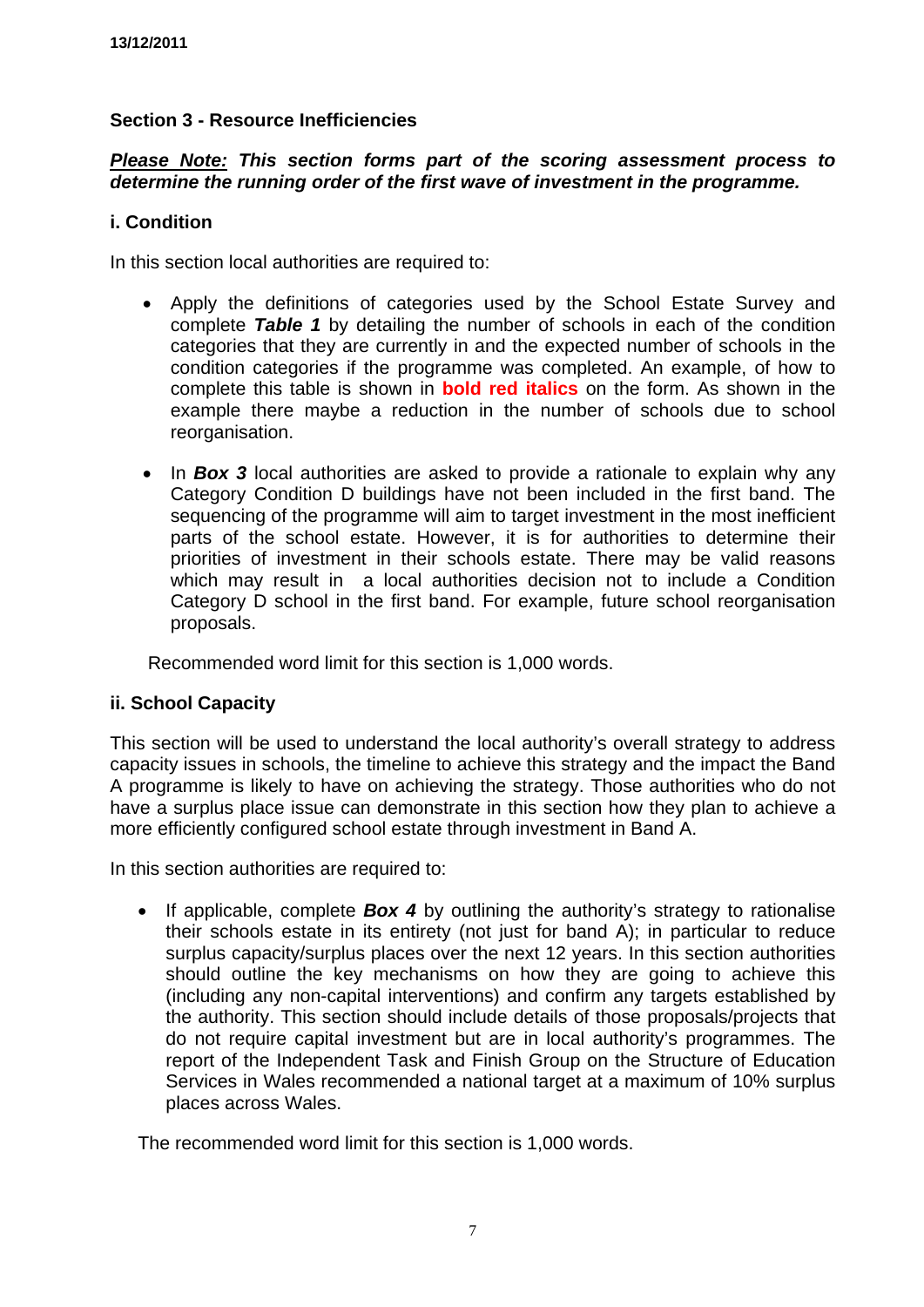- Local authorities must complete *Table 2i by* providing the percentage of surplus places before (current) and after (estimated) the programme of investment in the first band.
- Local authorities must complete *Table 2ii* and detail the total Measuring the Capacity of Schools in Wales (MCSW) as a result of the proposed 4 bands of investment. MCSW is defined in the WG Circular 09/2006.
- Complete **Box 5** by detailing the importance and impact that the implementation of the first band will have in helping the schools estate to become more efficient, to implement the authority's school re-organisation plan and the reduction of surplus places where applicable; including the number of school closures.

The recommended word limit for this section is 500 words.

**Tables 3, 4, 5 & 6** 

### *Please Note: Completion of these tables forms part of the scoring assessment process to determine the running order of the first band of projects in the programme.*

In this section local authorities are required to complete each of the four following tables for the appropriate school sectors:

*Table 3* – Community Schools;

*Table 4*- Welsh Medium Schools;

*Table 5* – Voluntary Aided/Foundation Schools; and

**Table 6** – Number of current surplus places and surplus places estimated to be removed on a number and percentage basis that will be removed from the system due to the implementation of Band A.

Examples of completion of these tables are illustrated shown in **bold red italics** on the first table of the form. An additional table can be inserted in this section for dual stream schools. However, there should be no duplication between the tables.

### **Section 4 - Resource Efficiencies**

### *Please Note: Completion of these tables forms part of the scoring assessment process to determine the running order of the first bands of programmes/projects in the programme.*

In this section authorities are required to:

- Complete *Table 7* which provides a breakdown of existing costs and estimated efficiency savings.
- Complete *Box 6* to detail all cash releasing benefits (CRB) due to the investment of the programme. This should include quantification of the total of CRB. CRB are benefits that reduce the costs of the organisation in such a way that the resources can be re-allocated elsewhere – this typically means an entire resource that is no longer needed for the task for which it was previously used.